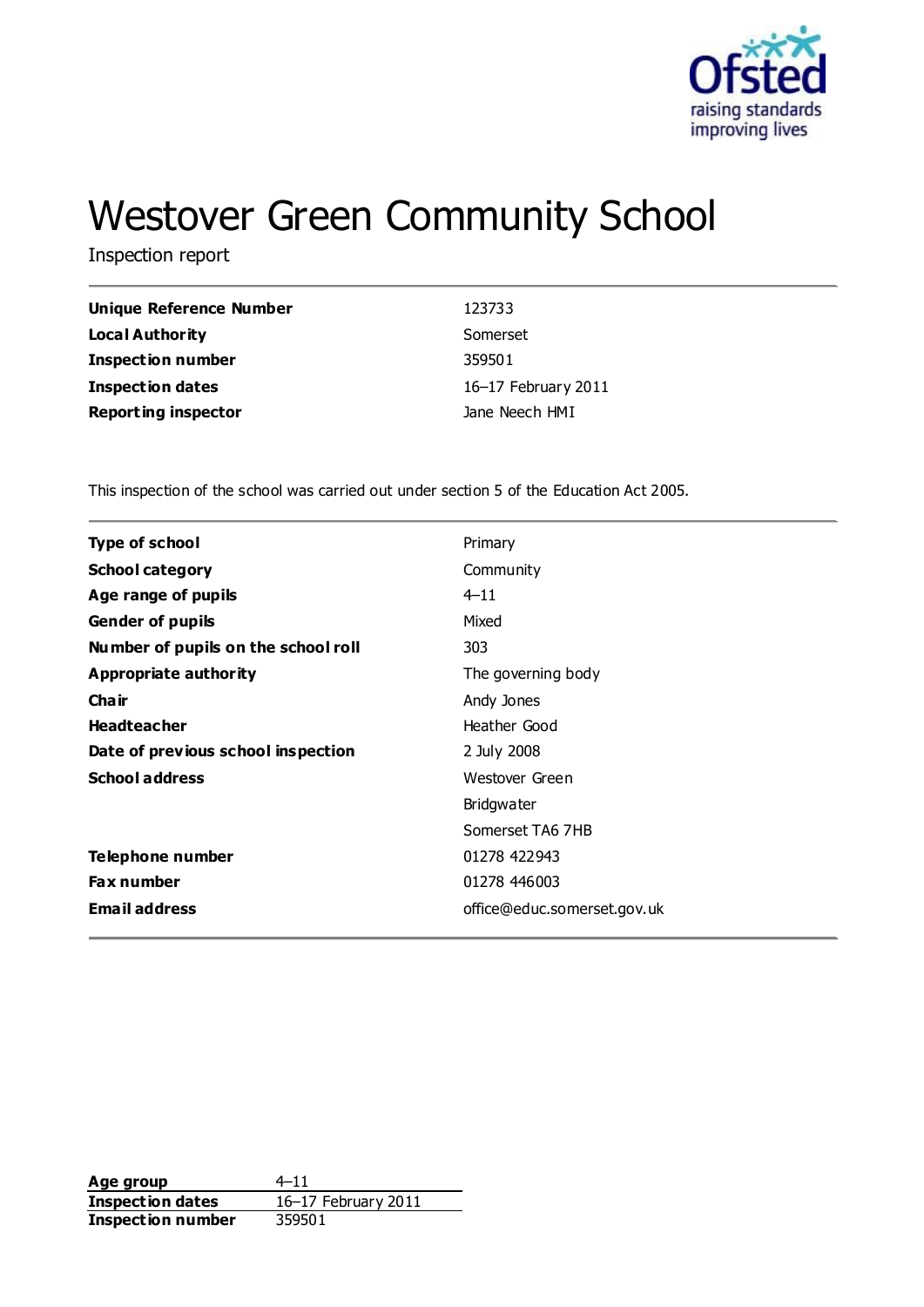The Office for Standards in Education, Children's Services and Skills (Ofsted) regulates and inspects to achieve excellence in the care of children and young people, and in education and skills for learners of all ages. It regulates and inspects childcare and children's social care, and inspects the Children and Family Court Advisory Support Service (Cafcass), schools, colleges, initial teacher training, work-based learning and skills training, adult and community learning, and education and training in prisons and other secure establishments. It assesses council children's services, and inspects services for looked after children, safeguarding and child protection.

Further copies of this report are obtainable from the school. Under the Education Act 2005, the school must provide a copy of this report free of charge to certain categories of people. A charge not exceeding the full cost of reproduction may be made for any other copies supplied.

If you would like a copy of this document in a different format, such as large print or Braille, please telephone 0300 123 4234, or email **[enquiries@ofsted.gov.uk](mailto:enquiries@ofsted.gov.uk)**.

You may copy all or parts of this document for non-commercial educational purposes, as long as you give details of the source and date of publication and do not alter the documentation in any way.

To receive regular email alerts about new publications, including survey reports and school inspection reports, please visit our website and go to 'Subscribe'.

Royal Exchange Buildings St Ann's Square Manchester M2 7LA T: 0300 123 4234 Textphone: 0161 618 8524 E: **[enquiries@ofsted.gov.uk](mailto:enquiries@ofsted.gov.uk)**

W: **[www.ofsted.gov.uk](http://www.ofsted.gov.uk/)**

© Crown copyright 2011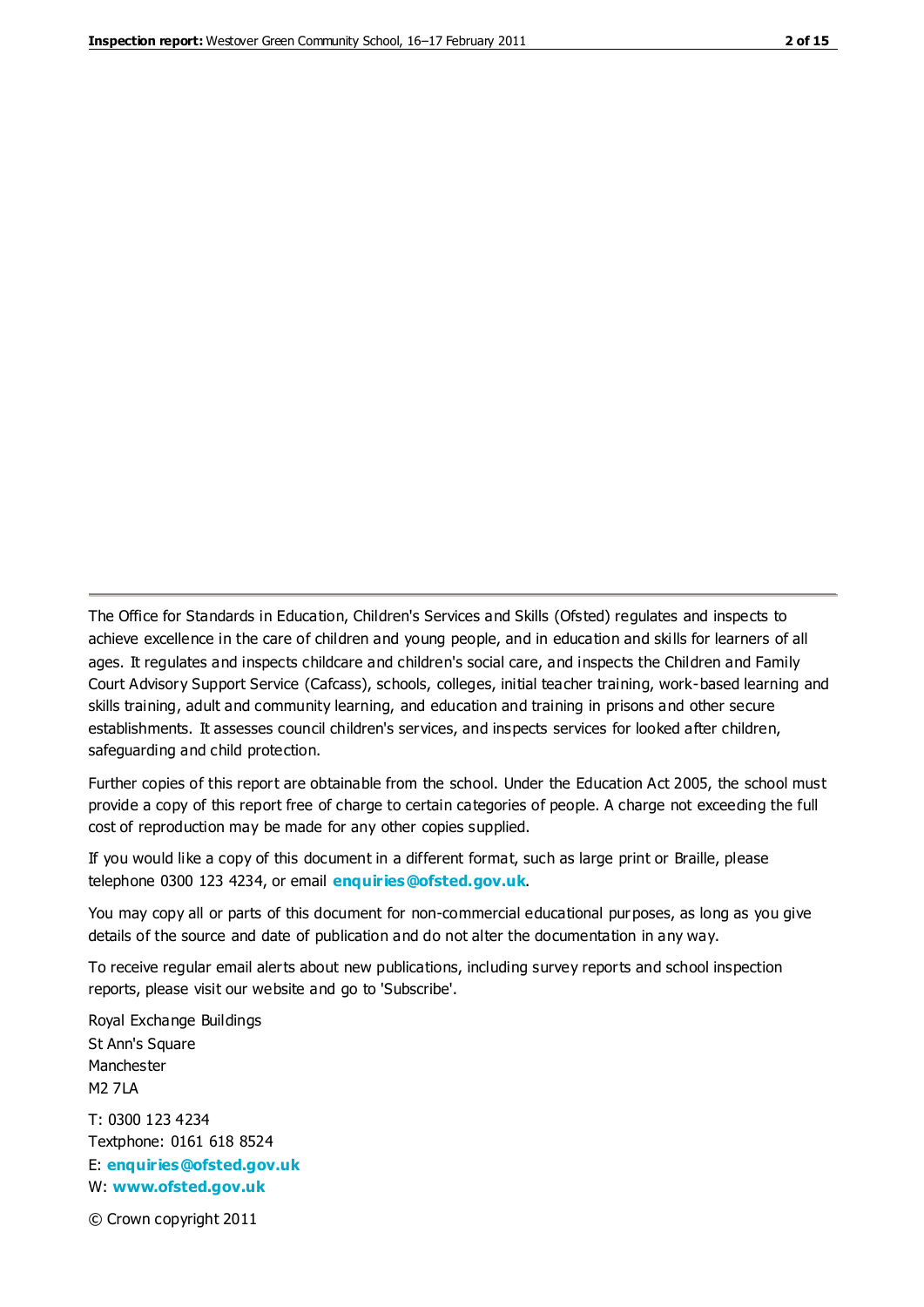# **Introduction**

This inspection was carried out by two of Her Majesty's Inspectors and one additional inspector. The team observed 19 lessons and 13 teachers and carried out two learning walks. Nine lesson observations and the two learning walks were completed jointly with senior leaders. Inspectors held meetings with senior leaders, teachers, pupils, the Chair of Governors, and a group of parents and carers. A telephone discussion was held with the School Improvement Partner. Inspectors observed the school's work and studied school policies and documentation, safeguarding procedures and data on pupils' progress. They looked at 80 questionnaires received from parents and carers, 33 from staff and 92 from pupils.

The inspection team reviewed many aspects of the school's work. It looked in detail at a number of key areas.

- $\blacksquare$  How the school is closing the gap between the attainment of pupils and the national average in English and mathematics.
- How leaders and managers use tracking systems, including those related to attendance, to ensure that all groups achieve as well as they can.
- How teaching, marking and curriculum enrichment opportunities support pupils' learning so that all groups progress as well as they can.
- The school's work in community cohesion.

# **Information about the school**

Westover Green Community School is larger than the average-sized primary school and serves Bridgewater and the surrounding area. The proportion of pupils known to be eligible for free school meals is well above the national average. Most pupils come from White British backgrounds. The proportion of pupils who speak English as an additional language is rising. The percentage of pupils with special educational needs and/or disabilities is well above average. The proportion of pupils joining or leaving between the start of Reception and the end of Year 6 is high. Pupils are taught in 12 single-aged or mixed-aged classes. The school runs a breakfast and after-school club.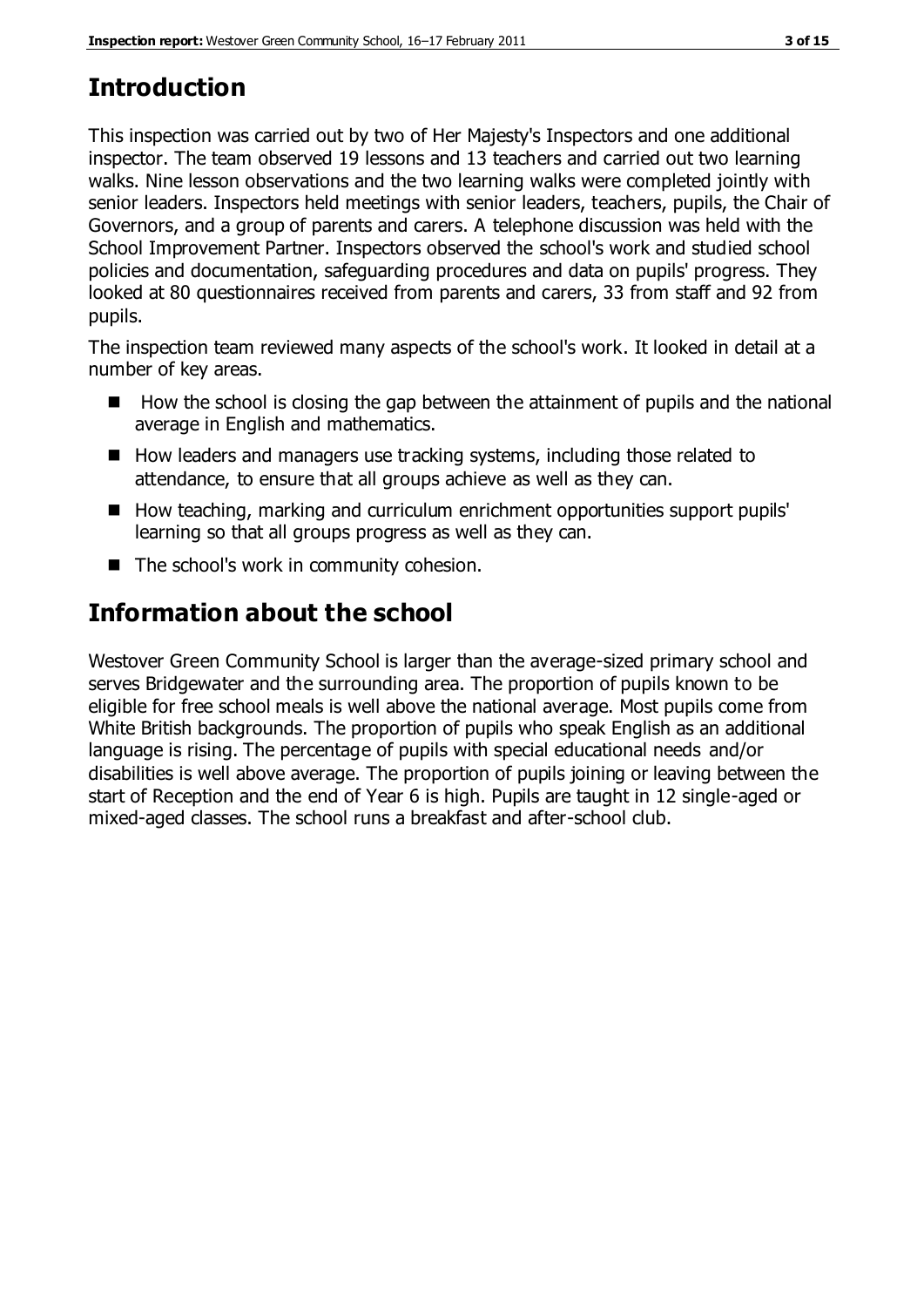# **Inspection judgements**

| Overall effectiveness: how good is the school? |  |
|------------------------------------------------|--|
|------------------------------------------------|--|

## **The school's capacity for sustained improvement 2**

## **Main findings**

Westover Green is a vibrant learning environment which provides pupils with a good quality education. A key strength is the good progress that all pupils make from exceptionally low starting points. Pupils' high levels of enjoyment relate to the exciting curriculum, which provides some outstanding opportunities, such as working with local artists on willow sculptures for the school grounds. Parents and carers praise the good care afforded to their children so that pupils feel safe and happy in school. Pupils' outstanding behaviour and enthusiasm for learning help them to achieve well. The school is quite rightly proud of its welcoming atmosphere, strong sense of community and the support it gives to pupils and their families. As one parent put it, 'Nothing is ever too much trouble.'

The performance of pupils in English and mathematics is variable for different groups. Pupils who start their education in Reception and progress through to the end of Year 6 perform broadly in line with the national average in English and mathematics at the end of Key Stage 2. Those pupils who join school partway through their primary education learn well and make good progress relative to their starting points. However, some groups and individuals fail to catch up to the national average at the end of Year 6. Attendance is broadly average. The number of pupils who are persistently absent has reduced and there has been a significant decrease in the number of pupils excluded from school. Attendance for some individuals is low, which means that some youngsters are missing parts of their education. As a result, standards overall in English and mathematics are low. However, current school data show an improving picture because the school's effective intervention programmes are carefully customised for all individuals and groups. Consequently, pupils with special educational needs and/or disabilities achieve higher standards in mathematics than those with special educational needs and/or disabilities nationally. The school supports pupils' emotional and social development well, leading to pupils' excellent attitudes to learning.

The school's self-evaluation of areas for improvement is sharply focused and analysis of all pupils' current progress towards achieving higher standards in English and mathematics shows a strongly improving picture. Governance is good and there is strong leadership by the headteacher and senior leaders. These things indicate that the school has a good capacity to make improvements necessary to raise standards further.

Gifted and talented pupils are enthusiastic about their learning, for example in art, and make outstanding progress. Older pupils show highly developed skills in information and communication technology (ICT) and the standards they achieve are impressive. Links with local further education establishments mean that the pupils have a good understanding of the world of work. Parents and carers particularly appreciate the opportunity the school gives their children to aspire to successful careers for the future.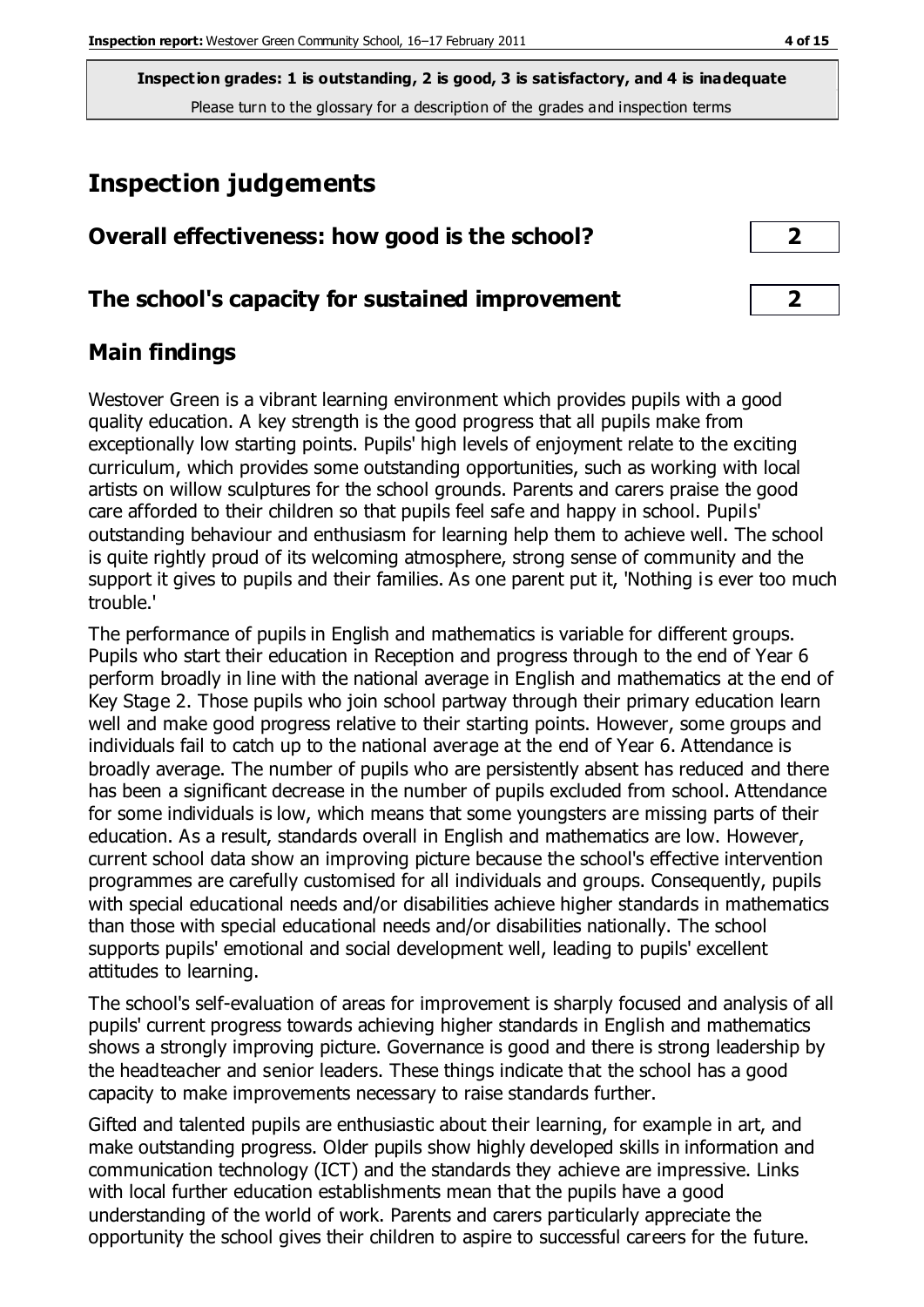Pupils are encouraged to contribute to the school and local community, and their efforts, such as fund-raising for charities, are celebrated through the school's highly valued Children's University.

The school's effective pastoral systems support families and pupils whose circumstances may make them vulnerable to overcome difficulties, such as encouraging regular attendance. Pupils are helped to prepare for the day at school through time set aside to spend with staff skilled in supporting their emotional needs. The school tracks attendance but possible links between low attendance and standards in English and mathematics achieved by individuals and different groups of pupils are not yet analysed and addressed. The school recognises this is an area for development to ensure that no pupil underachieves as a result of not attending school regularly.

Good teaching and an innovative curriculum with some outstanding aspects are key features in the school's success in ensuring all pupils progress well. The school's work on a consistency of approach within teaching means that teachers use assessment well, pupils know their targets and teachers' marking generally helps pupils to improve their work. Teaching engages pupils well and is securing their good progress. However, occasionally, key subject vocabulary and the learning tasks are not explained well enough or broken down into small enough steps, so some pupils do not understand the work they are set.

## **What does the school need to do to improve further?**

- Build on successful initiatives already in place to ensure all individuals and groups of pupils attend school regularly in line with targets set, so that attendance figures continue to show improvement towards the national average.
- Analyse the performance in English and mathematics of poorer attending groups of pupils, and support any underperformance through filling gaps in their learning.
- Break down tasks set in lessons into small steps and ensure pupils understand key vocabulary, so that all individuals achieve as well as they can.

## **Outcomes for individuals and groups of pupils 2**

The youngest children begin school with skills, knowledge and understanding well below expected levels in early literacy, numeracy and social and emotional skills. By the time they reach the end of Key Stage 1, performance in National Curriculum tests shows pupils have made good progress from exceptionally low starting points. Pupils' skills in literacy are developed through discussion, such as when older pupils reflected on an argument for and against healthy eating. Pupils showed an insightful understanding of presenting a biased argument when commenting, 'using words such as "our kids are starving" has a particularly hard effect on the reader.' From pupils' exceptionally low starting points, this represents outstanding progress in understanding aspects of literacy. In mathematics, younger pupils demonstrated impressive perseverance in working out how to add two-digit numbers together and showed they could choose their own methods and equipment. Those who needed more help were confident to ask the teacher and as a result, with adult help, achieved well. Older pupils make outstanding progress and achieve high standards in information and communication technology, such as making films and improving their work to make the end result more interesting for the audience.

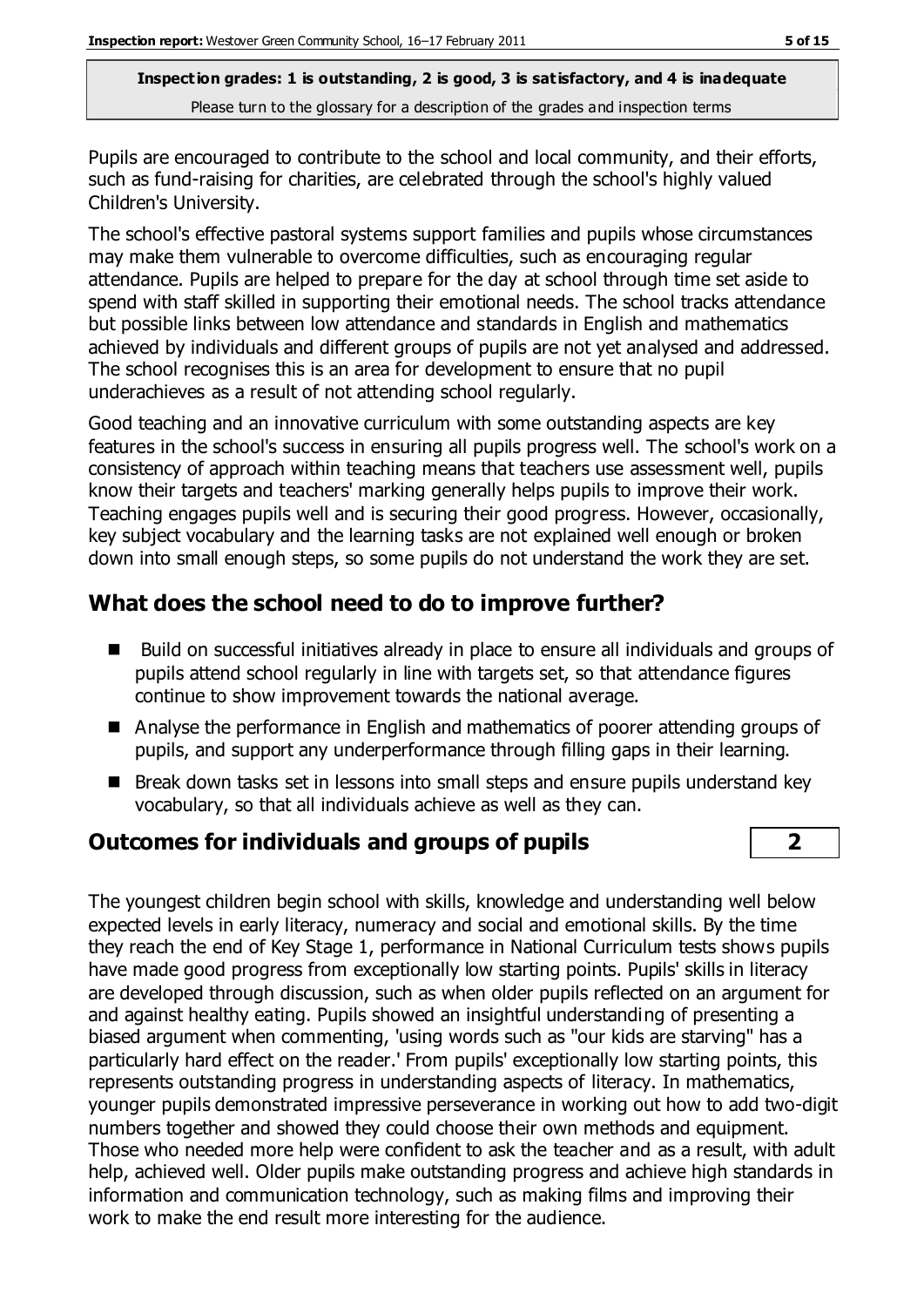Pupils apply themselves diligently in lessons. Those with special educational needs and/or disabilities demonstrate good achievement in a range of subjects. They are particularly proud of their creative work, such as making models from recycled materials. During a drumming session, the youngest children listened carefully and eagerly awaited the opportunity to join in with a visiting drummer. Consequently, they achieved well in learning a new musical skill. The school is aware of the need for a constant focus on improving pupils' communication skills through enrichment opportunities. The success of this can be seen in the outstanding way gifted and talented pupils expertly describe the work of various artists. For example, older pupils discuss how colour and pattern used by a particular artist 'makes the imagination run wild'. Pupils apply their skills in a range of contexts, such as working on projects. From problem-solving activities, such as building shelters outside, older pupils demonstrate important life-skills, such as team and leadership roles. Through the curriculum, pupils reflect on moral, spiritual, social and cultural issues. As a result, they are knowledgeable about other cultures and their moral, spiritual, social and cultural development is good.

The good links with the local community have shown pupils work-related and further education opportunities to which they can aspire. Work-place skills are further developed through wide-ranging information technology opportunities. The school council and the Eco Team play an important part in the school and their work is reflected in the Silver Award for Eco-Schools. Pupils are keen to volunteer for responsibility and apply to the headteacher to run their own lunchtime clubs, which are very popular with other pupils. Pupils represent the views of the school in group discussions with other schools locally. They have a good understanding of staying healthy through diet and exercise and this is reflected in Healthy Schools Status. The school has plans in place to develop pupils' role further by promoting healthy lifestyles to help others to live healthily.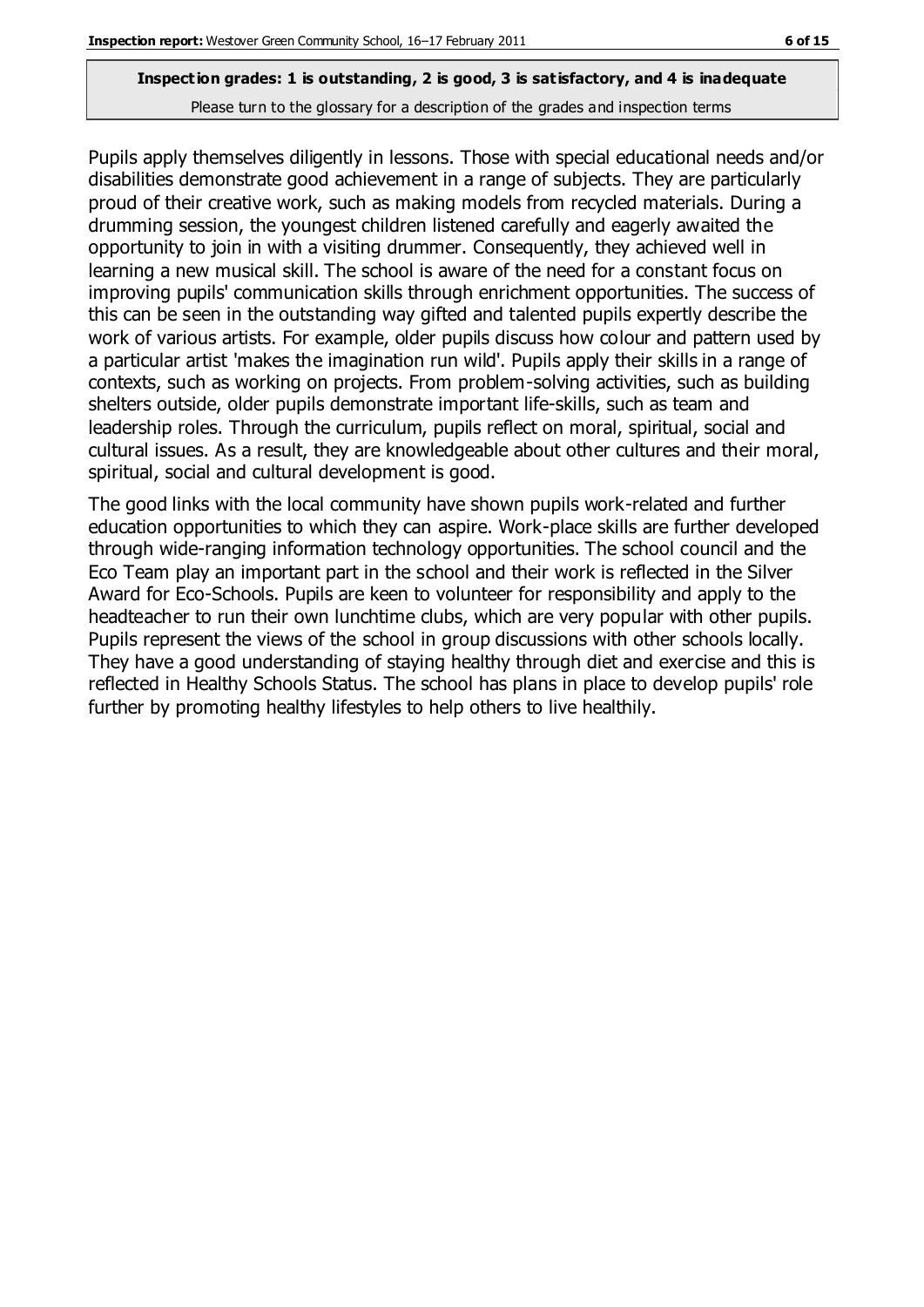**Inspection grades: 1 is outstanding, 2 is good, 3 is satisfactory, and 4 is inadequate**

Please turn to the glossary for a description of the grades and inspection terms

These are the grades for pupils' outcomes

| Pupils' achievement and the extent to which they enjoy their learning                                                     | $\overline{2}$ |
|---------------------------------------------------------------------------------------------------------------------------|----------------|
| Taking into account:<br>Pupils' attainment <sup>1</sup>                                                                   | 4              |
| The quality of pupils' learning and their progress                                                                        | $\overline{2}$ |
| The quality of learning for pupils with special educational needs and/or disabilities<br>and their progress               | $\overline{2}$ |
| The extent to which pupils feel safe                                                                                      | $\overline{2}$ |
| Pupils' behaviour                                                                                                         | 1              |
| The extent to which pupils adopt healthy lifestyles                                                                       | 2              |
| The extent to which pupils contribute to the school and wider community                                                   | $\mathbf{2}$   |
| The extent to which pupils develop workplace and other skills that will contribute to<br>their future economic well-being | 3              |
| Taking into account:<br>Pupils' attendance <sup>1</sup>                                                                   | 3              |
| The extent of pupils' spiritual, moral, social and cultural development                                                   | 2              |

<sup>1</sup> The grades for attainment and attendance are: 1 is high; 2 is above average; 3 is broadly average; and 4 is low

## **How effective is the provision?**

The creative elements of the curriculum provide pupils with some outstanding opportunities for learning and personal development. Skilful teaching brings together the development of pupils' literacy and mathematical skills through other subjects. For example, in an art lesson for a gifted and talented group of older pupils, the teacher introduced pupils to new vocabulary and as a result, pupils talked confidently about each other's work, referring to using a 'riot of colour'. A discussion followed on words with the same meaning and in this way, pupils' language abilities are extended. Opportunities to link information and communication technology to other subjects are well developed, such as improving sentences to use more interesting vocabulary. ICT activities provide outstanding experiences and rich opportunities for high quality learning. Families who do not have computers at home are provided with opportunities to use facilities in school.

Well-targeted interventions for individuals whose attendance is low ensure that pupils are able to make the most of the opportunities offered to them and attend school regularly. One such very effective example is the 'Give it a go!' scheme which successfully helps pupils to attend breakfast club so they benefit from a nutritious and secure start to the day. The school tracks attendance for individuals and this is discussed at pupil progress meetings. Exceptional circumstances such as winter snow and the impact of swine flu have meant that attendance is lower for some individuals. Good attendance is continually rewarded through certificates and prizes and these are shared with parents and carers.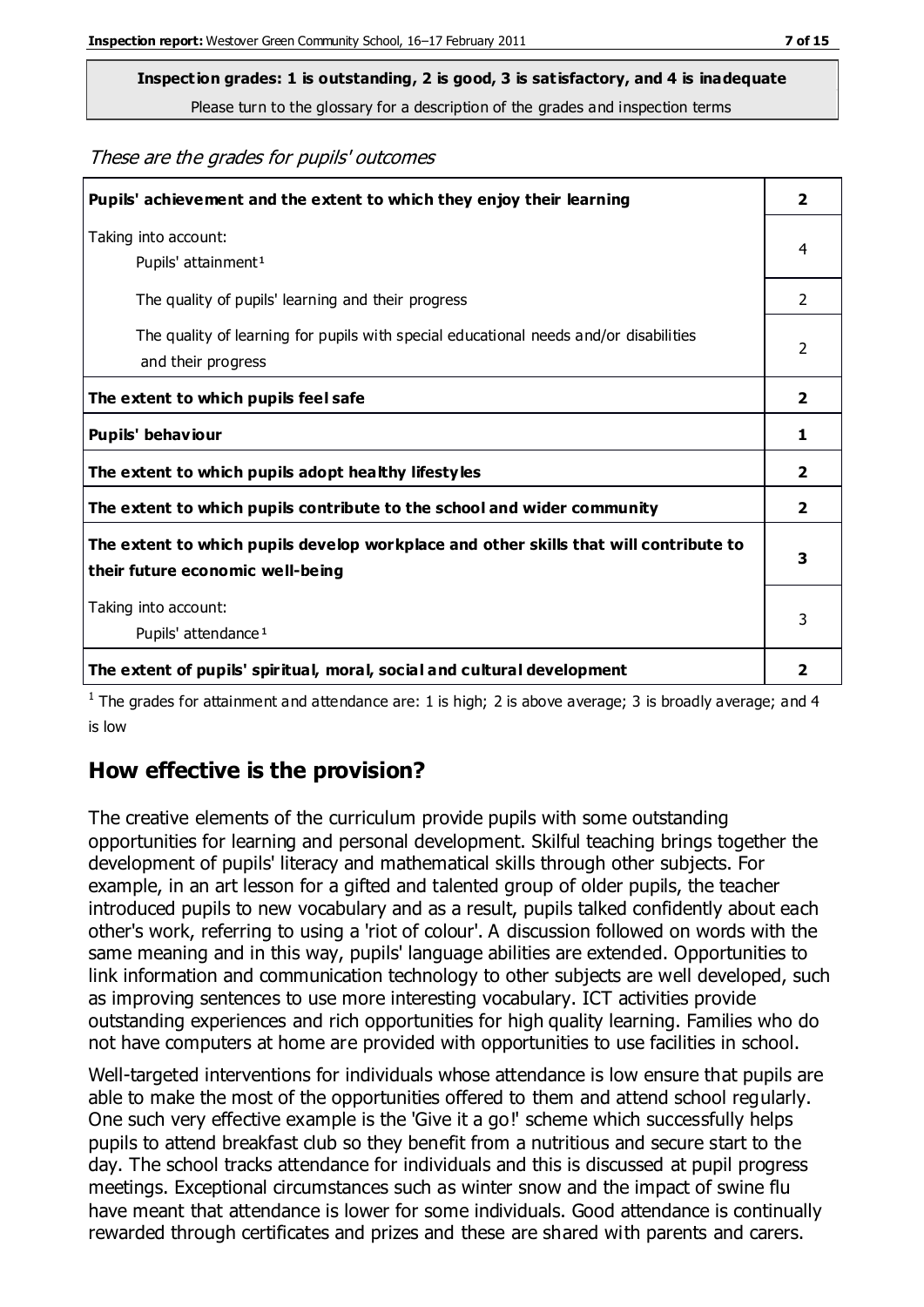The school recognises that it needs to build on this successful work by setting targets to continue to raise the attendance of groups and individuals.

Effective teaching ensures that pupils are motivated and engaged in lessons, leading to the good progress they make. Teachers' planning shows tasks set for different abilities and teachers' assessment makes a good contribution to pupils' learning. Pupils know the targets they are working towards and can assess their own performance in lessons, such as how well they are doing in mathematics. In the outstanding lessons observed, teachers' excellent subject knowledge led to seamless links with literacy and numeracy in different subjects. The social and emotional needs of all groups of learners, including those with special educational needs and/or disabilities, are well met because of individual programmes and good support in lessons from teaching assistants. These interventions have been wholeheartedly praised by parents, carers, pupils and their families. Occasionally, teachers miss the opportunity to check pupils' understanding and give further explanation, for example by explaining key science vocabulary relating to the 'Water Cycle'. Younger pupils sometimes lack the language skills needed for mathematics, for example comparing numbers, and consequently this hinders their progress. The school is aware that occasionally teachers' marking in English and mathematics misses the opportunity to set challenges for pupils to improve their work. It has plans to address this through the recently reviewed marking policy.

| The quality of teaching                                                                                    |  |
|------------------------------------------------------------------------------------------------------------|--|
| Taking into account:<br>The use of assessment to support learning                                          |  |
| The extent to which the curriculum meets pupils' needs, including, where relevant,<br>through partnerships |  |
| The effectiveness of care, guidance and support                                                            |  |

These are the grades for the quality of provision

## **How effective are leadership and management?**

Leaders and managers have created a climate of continuing improvement. Their concerted actions, such as the 'Give it a go' scheme, provision for gifted and talented pupils, and information and communication technology have promoted equality of opportunity which has resulted in improvements in performance and attendance of groups of pupils. They have further promoted equality of opportunity by giving all pupils a range of, at times, outstanding opportunities, such as through the creative curriculum and involvement in the local community. Parents and carers praise this aspect of the school's work and refer to the school as 'a little community'. Community cohesion is promoted through the inspiring curriculum and this is a major factor in developing pupils' knowledge of international communities. Work related to pupils' wider understanding of different communities living in Britain is developing. Families new to the school report that their children settle well. Parents praise the work of the school in supporting learning at home through the family learning sessions on offer. In this way, leaders are helping to raise the aspirations of families and their children.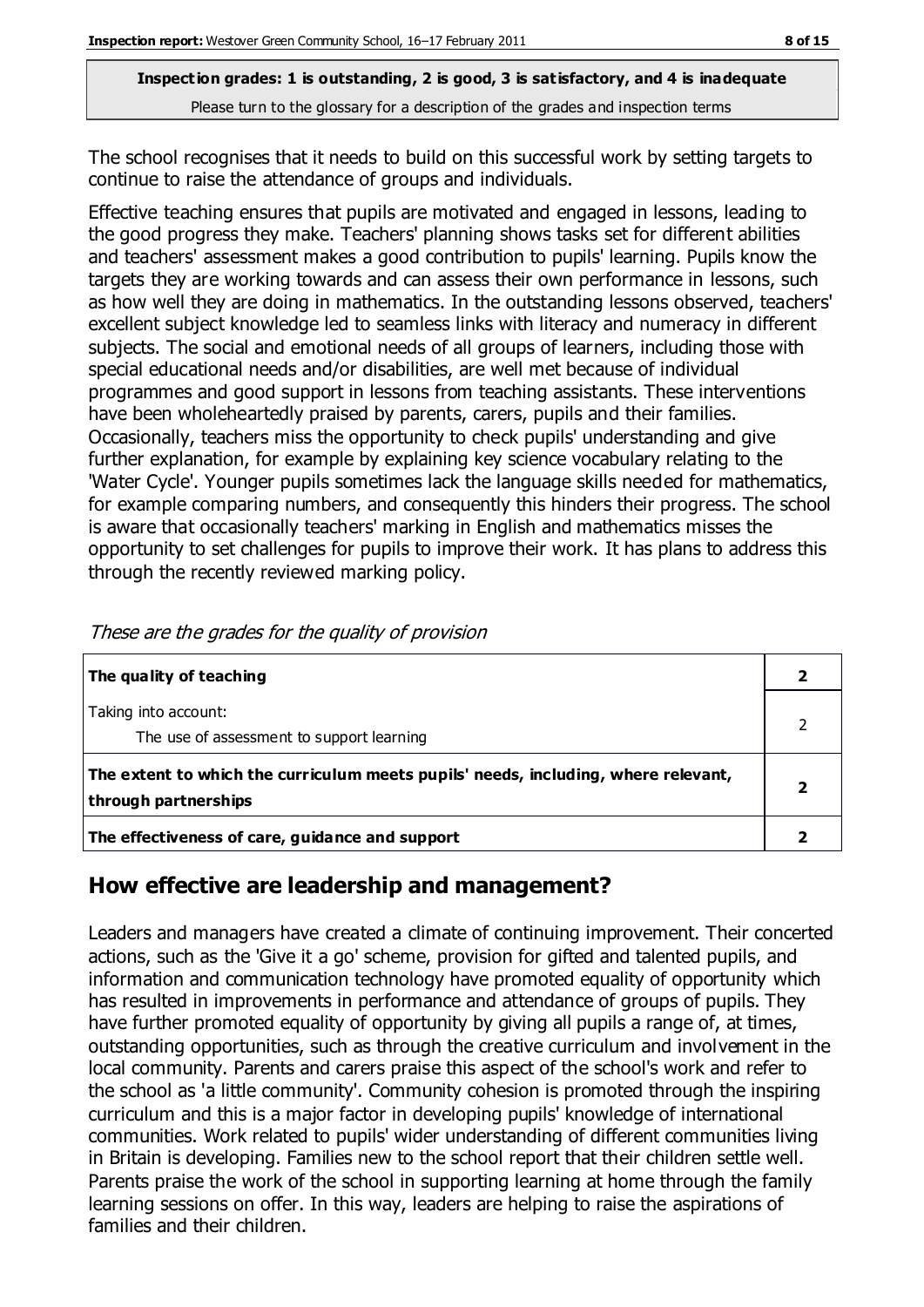Leaders and managers are well versed in analysing the progress made by all pupils. The rigorous monitoring of teaching and learning and the feedback given to teachers ensure that the pace of improvement set through realistic whole-school targets is achievable. The governors know the strengths and weaknesses of the school well. They have an in-depth knowledge of the school community, including the views of parents and carers. Their contribution to the school's robust self-evaluation plays a valuable role in setting the school's strategic direction and adjusting plans to meet the needs of the school community. Child protection responsibilities are clear and safeguarding arrangements are good, particularly in working with other professionals and agencies.

| The effectiveness of leadership and management in embedding ambition and driving<br><i>improvement</i>                                                           |                |
|------------------------------------------------------------------------------------------------------------------------------------------------------------------|----------------|
| Taking into account:<br>The leadership and management of teaching and learning                                                                                   | 2              |
| The effectiveness of the governing body in challenging and supporting the<br>school so that weaknesses are tackled decisively and statutory responsibilities met | 2              |
| The effectiveness of the school's engagement with parents and carers                                                                                             | $\overline{2}$ |
| The effectiveness of partnerships in promoting learning and well-being                                                                                           | $\overline{2}$ |
| The effectiveness with which the school promotes equality of opportunity and tackles<br>discrimination                                                           | 2              |
| The effectiveness of safeguarding procedures                                                                                                                     | 2              |
| The effectiveness with which the school promotes community cohesion                                                                                              | 2              |
| The effectiveness with which the school deploys resources to achieve value for money                                                                             | 2              |

#### These are the grades for leadership and management

# **Early Years Foundation Stage**

Children in Reception enjoy the variety of learning tasks provided for them. Adults plan activities carefully, responding to the children's individual needs. The focus on being 'ready for learning' by adults makes an effective contribution to children's good progress and supports their independence. Children are able to select their own activity inside or outside with the help of a 'choosing teddy'. Children enjoy learning through a variety of opportunities, such as for early writing, where children are keen to write their names. Occasionally, adults miss the opportunity to help children develop early literacy and mathematical skills through their play and this hinders the development of their skills. Parents and carers speak highly of the careful induction, which means their children settle happily and make friends. The good relationships and well-organised routines enable children to feel safe.

Adults in Reception are a cohesive and well-led team. They demonstrate a strong capacity for self-improvement and are continually reflecting on the effectiveness of their practice. A good example seen during the inspection was where adults responded quickly to the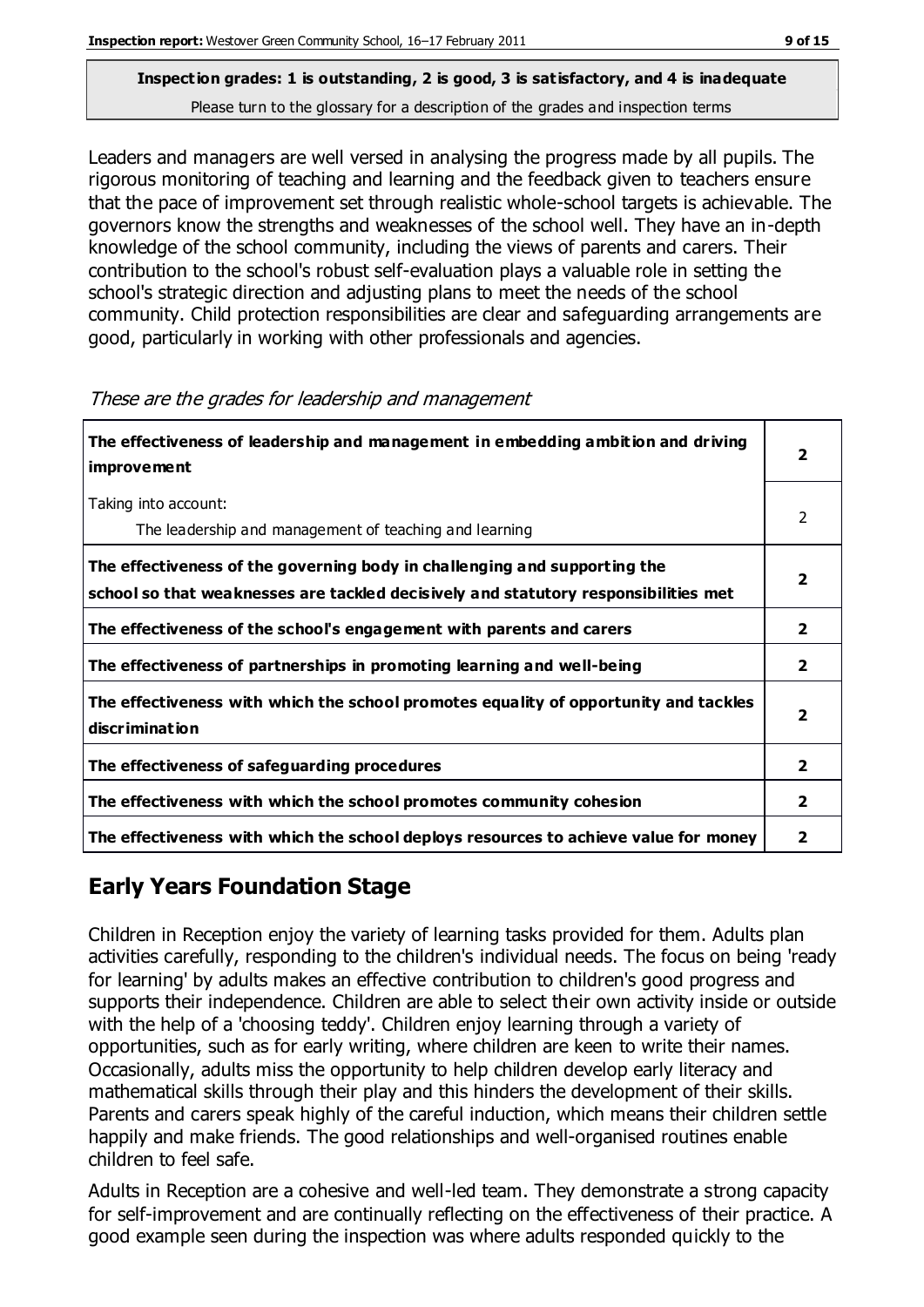needs of all children. In order to develop children's language skills through singing songs, groups were made smaller in number so that adults concentrated on developing individual children's early communication skills. The Early Years Foundation Stage Leader maintains good quality data on children's progress, shares this with parents and carers, and uses the information to track and monitor children's achievement.

These are the grades for the Early Years Foundation Stage

| Overall effectiveness of the Early Years Foundation Stage                             |  |
|---------------------------------------------------------------------------------------|--|
| Taking into account:<br>Outcomes for children in the Early Years Foundation Stage     |  |
| The quality of provision in the Early Years Foundation Stage                          |  |
| The effectiveness of leadership and management of the Early Years Foundation<br>Stage |  |

## **Views of parents and carers**

The proportion of questionnaire responses returned was over one quarter of all parents and carers, and of these, an overwhelmingly majority are happy with all aspects of their children's education at school. They speak with pride about their children's excellent behaviour at school. They express the view that the school prepares their children well for the next step in their education. Parents and carers say they are well informed about their children's progress and particularly appreciate the individual home-school diaries for keeping them informed. A very small minority of parents expressed a concern about arrangements for pupils leaving school at the end of the day. During the inspection, inspectors observed well-organised systems for ensuring pupils' safety on leaving the school.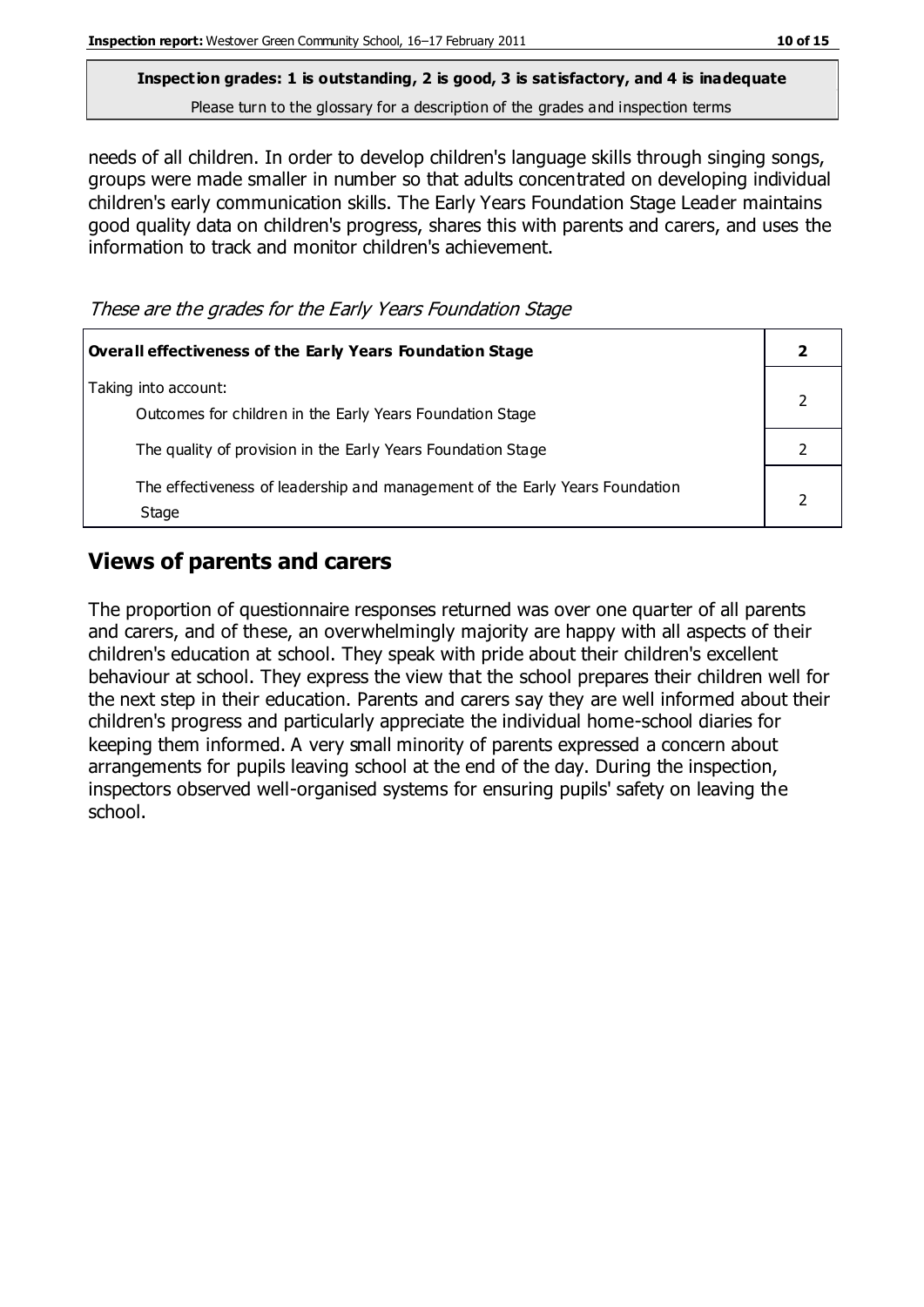#### **Responses from parents and carers to Ofsted's questionnaire**

The inspection team received 80 completed questionnaires by the end of the on-site inspection. In total, there are 303 pupils registered at the school.

| <b>Statements</b>                                                                                                                                                                                                                                       | <b>Strongly</b> | agree         | <b>Agree</b> |               | <b>Disagree</b> |               | <b>Strongly</b><br>disagree |               |
|---------------------------------------------------------------------------------------------------------------------------------------------------------------------------------------------------------------------------------------------------------|-----------------|---------------|--------------|---------------|-----------------|---------------|-----------------------------|---------------|
|                                                                                                                                                                                                                                                         | <b>Total</b>    | $\frac{0}{0}$ | <b>Total</b> | $\frac{0}{0}$ | <b>Total</b>    | $\frac{0}{0}$ | <b>Total</b>                | $\frac{0}{0}$ |
| My child enjoys school                                                                                                                                                                                                                                  | 54              | 68            | 24           | 30            | $\overline{2}$  | 3             | $\mathbf 0$                 | $\mathbf 0$   |
| The school keeps my child<br>safe                                                                                                                                                                                                                       | 60              | 75            | 18           | 23            | $\overline{2}$  | 3             | $\mathbf 0$                 | $\mathbf 0$   |
| My school informs me about<br>my child's progress                                                                                                                                                                                                       | 45              | 56            | 33           | 41            | 1               | $\mathbf{1}$  | $\mathbf{0}$                | $\mathbf 0$   |
| My child is making enough<br>progress at this school                                                                                                                                                                                                    | 48              | 60            | 30           | 38            | $\overline{2}$  | 3             | $\mathbf 0$                 | $\mathbf 0$   |
| The teaching is good at this<br>school                                                                                                                                                                                                                  | 56              | 70            | 24           | 30            | 0               | 0             | $\mathbf{0}$                | $\mathbf 0$   |
| The school helps me to<br>support my child's learning                                                                                                                                                                                                   | 48              | 60            | 29           | 36            | 3               | 4             | $\mathbf 0$                 | $\mathbf 0$   |
| The school helps my child to<br>have a healthy lifestyle                                                                                                                                                                                                | 44              | 55            | 36           | 45            | 0               | $\mathbf 0$   | $\mathbf 0$                 | $\mathbf 0$   |
| The school makes sure that<br>my child is well prepared for<br>the future (for example<br>changing year group,<br>changing school, and for<br>children who are finishing<br>school, entering further or<br>higher education, or entering<br>employment) | 43              | 54            | 31           | 39            | 0               | $\mathbf 0$   | $\mathbf 0$                 | $\mathbf 0$   |
| The school meets my child's<br>particular needs                                                                                                                                                                                                         | 47              | 59            | 31           | 39            | 1               | 1             | $\mathbf{0}$                | $\mathbf 0$   |
| The school deals effectively<br>with unacceptable behaviour                                                                                                                                                                                             | 42              | 53            | 31           | 39            | 4               | 5             | $\overline{2}$              | 3             |
| The school takes account of<br>my suggestions and concerns                                                                                                                                                                                              | 36              | 45            | 40           | 50            | $\mathcal{P}$   | 3.            | 1                           | 1             |
| The school is led and<br>managed effectively                                                                                                                                                                                                            | 47              | 59            | 25           | 31            | $\overline{2}$  | 3             | 3                           | 4             |
| Overall, I am happy with my<br>child's experience at this<br>school                                                                                                                                                                                     | 56              | 70            | 22           | 28            | $\overline{2}$  | 3             | $\mathbf 0$                 | $\pmb{0}$     |

The table above summarises the responses that parents and carers made to each statement. The percentages indicate the proportion of parents and carers giving that response out of the total number of completed questionnaires. Where one or more parents and carers chose not to answer a particular question, the percentages will not add up to 100%.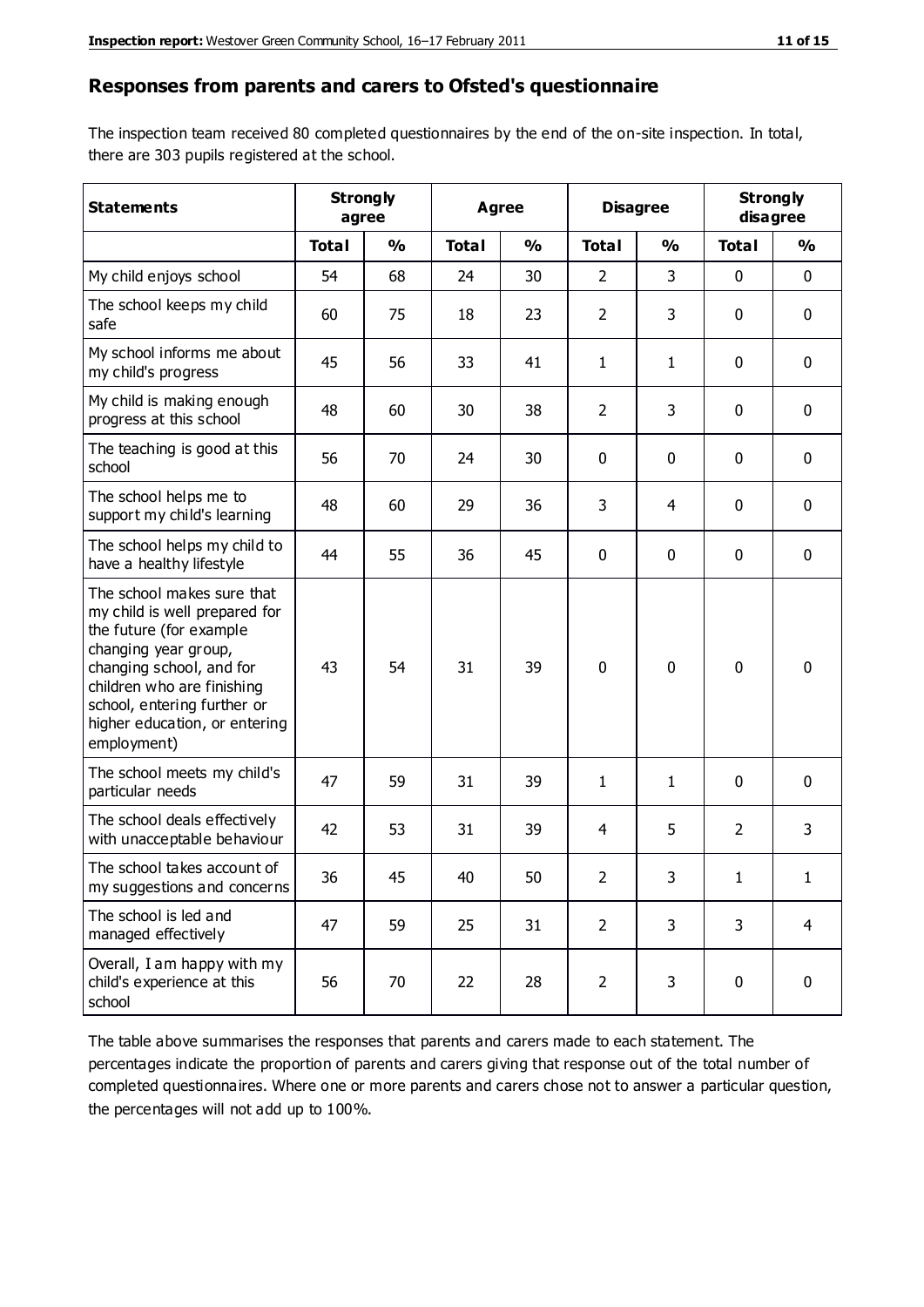# **Glossary**

| Grade   | <b>Judgement</b> | <b>Description</b>                                                                                                                                                                                                            |
|---------|------------------|-------------------------------------------------------------------------------------------------------------------------------------------------------------------------------------------------------------------------------|
| Grade 1 | Outstanding      | These features are highly effective. An outstanding school<br>provides exceptionally well for all its pupils' needs.                                                                                                          |
| Grade 2 | Good             | These are very positive features of a school. A school that<br>is good is serving its pupils well.                                                                                                                            |
| Grade 3 | Satisfactory     | These features are of reasonable quality. A satisfactory<br>school is providing adequately for its pupils.                                                                                                                    |
| Grade 4 | Inadequate       | These features are not of an acceptable standard. An<br>inadequate school needs to make significant improvement<br>in order to meet the needs of its pupils. Ofsted inspectors<br>will make further visits until it improves. |

## **What inspection judgements mean**

## **Overall effectiveness of schools**

|                       | Overall effectiveness judgement (percentage of schools) |      |                     |                   |
|-----------------------|---------------------------------------------------------|------|---------------------|-------------------|
| <b>Type of school</b> | <b>Outstanding</b>                                      | Good | <b>Satisfactory</b> | <b>Inadequate</b> |
| Nursery schools       | 59                                                      | 35   | 3                   | 3                 |
| Primary schools       | 9                                                       | 44   | 39                  | 7                 |
| Secondary schools     | 13                                                      | 36   | 41                  | 11                |
| Sixth forms           | 15                                                      | 39   | 43                  | 3                 |
| Special schools       | 35                                                      | 43   | 17                  | 5                 |
| Pupil referral units  | 21                                                      | 42   | 29                  | 9                 |
| All schools           | 13                                                      | 43   | 37                  | 8                 |

New school inspection arrangements were introduced on 1 September 2009. This means that inspectors now make some additional judgements that were not made previously.

The data in the table above are for the period 1 September 2009 to 31 August 2010 and are consistent with the latest published official statistics about maintained school inspection outcomes (see **[www.ofsted.gov.uk](http://www.ofsted.gov.uk/)**).

The sample of schools inspected during 2009/10 was not representative of all schools nationally, as weaker schools are inspected more frequently than good or outstanding schools.

Percentages are rounded and do not always add exactly to 100.

Sixth form figures reflect the judgements made for the overall effectiveness of the sixth form in secondary schools, special schools and pupil referral units.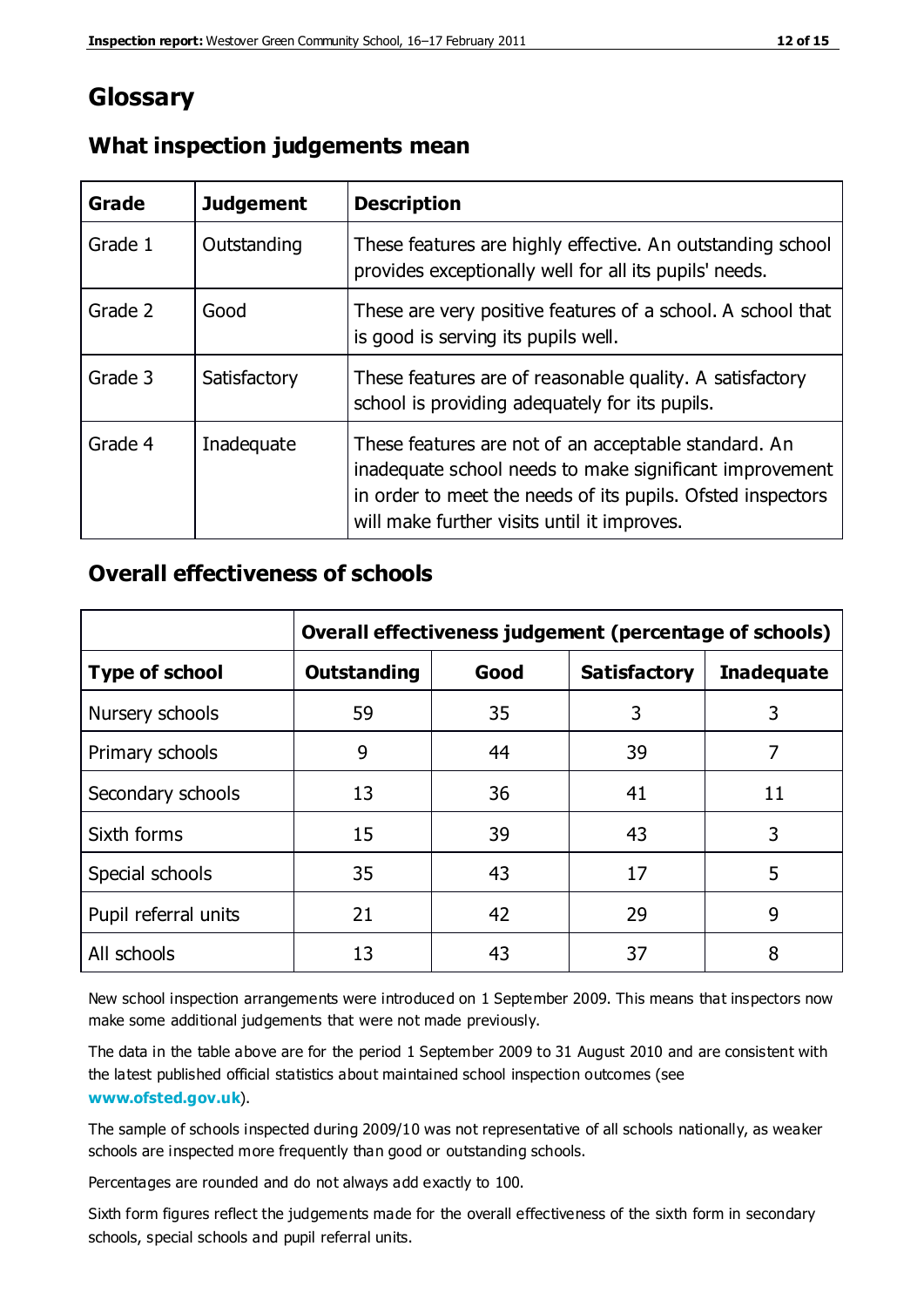# **Common terminology used by inspectors**

| Achievement:               | the progress and success of a pupil in their learning,<br>development or training.                                                                                                                                                          |
|----------------------------|---------------------------------------------------------------------------------------------------------------------------------------------------------------------------------------------------------------------------------------------|
| Attainment:                | the standard of the pupils' work shown by test and<br>examination results and in lessons.                                                                                                                                                   |
| Capacity to improve:       | the proven ability of the school to continue<br>improving. Inspectors base this judgement on what<br>the school has accomplished so far and on the quality<br>of its systems to maintain improvement.                                       |
| Leadership and management: | the contribution of all the staff with responsibilities,<br>not just the headteacher, to identifying priorities,<br>directing and motivating staff and running the school.                                                                  |
| Learning:                  | how well pupils acquire knowledge, develop their<br>understanding, learn and practise skills and are<br>developing their competence as learners.                                                                                            |
| Overall effectiveness:     | inspectors form a judgement on a school's overall<br>effectiveness based on the findings from their<br>inspection of the school. The following judgements,<br>in particular, influence what the overall effectiveness<br>judgement will be. |
|                            | The school's capacity for sustained<br>improvement.                                                                                                                                                                                         |
|                            | Outcomes for individuals and groups of pupils.                                                                                                                                                                                              |
|                            | The quality of teaching.                                                                                                                                                                                                                    |
|                            | The extent to which the curriculum meets<br>pupils' needs, including, where relevant,<br>through partnerships.                                                                                                                              |
|                            | The effectiveness of care, guidance and<br>support.                                                                                                                                                                                         |
| Progress:                  | the rate at which pupils are learning in lessons and<br>over longer periods of time. It is often measured by<br>comparing the pupils' attainment at the end of a key                                                                        |

stage with their attainment when they started.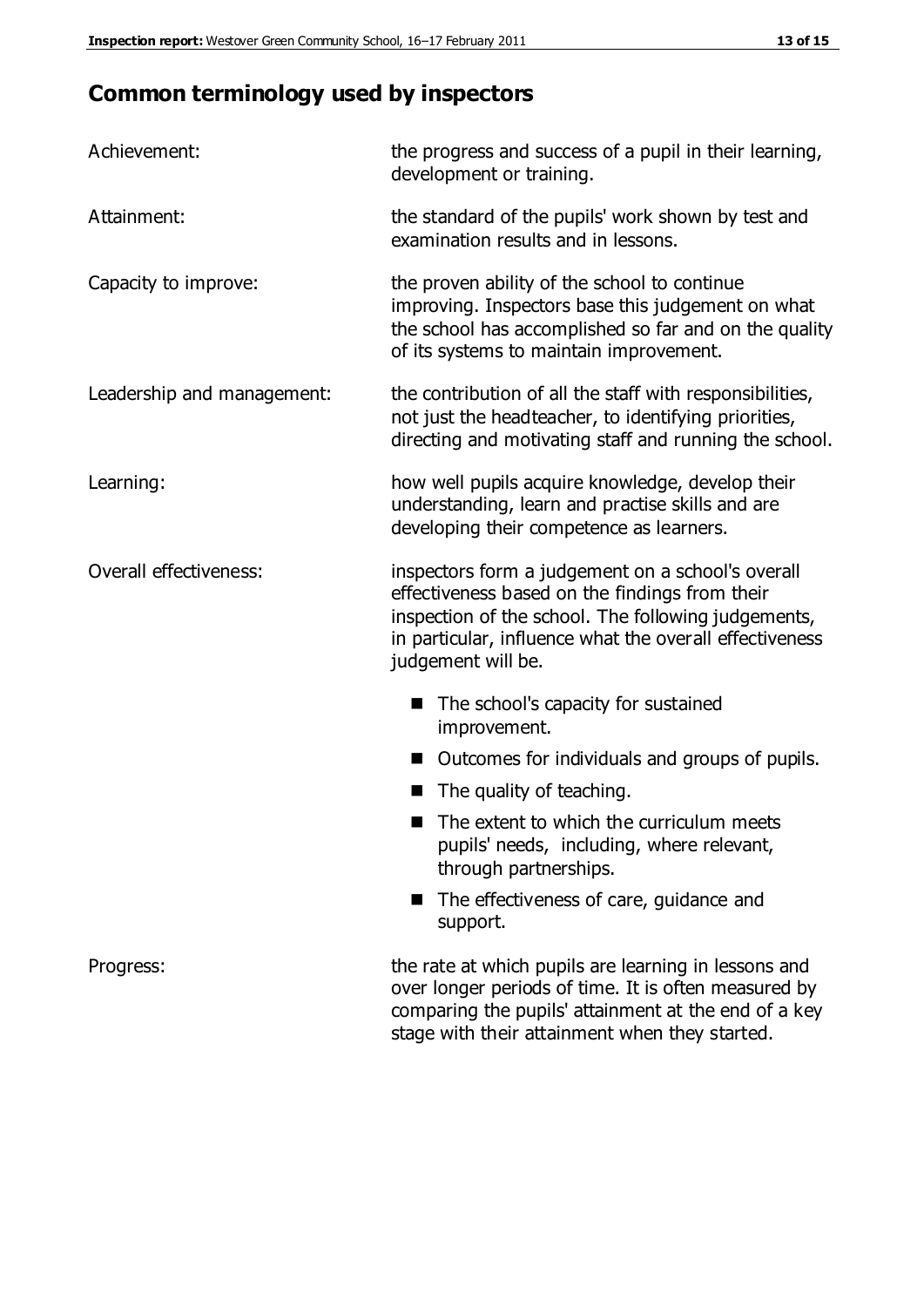## **This letter is provided for the school, parents and carers to share with their children. It describes Ofsted's main findings from the inspection of their school.**

18 February 2011

#### Dear Pupils

#### **Inspection of Westover Green Community School, Bridgwater TA6 7HB**

Thank you for welcoming the inspection team on our recent visit. Many of you told us how much you enjoy the exciting activities your school provides for you. Your parents and carers told us how pleased they were with the progress you make. We were interested to hear your views, and these helped us to make our judgements. $\odot$  Your school gives you a good education. This letter is to tell you what we found.

- The headteacher, staff and governors lead your school well.
- You have very positive attitudes to learning and behave extremely well.
- Your progress is good, especially in mathematics.
- The good teaching means you enjoy school.
- $\blacksquare$  The good curriculum has some outstanding features, such as opportunities for art, music, sport, drama and ICT.
- You have a good understanding of other cultures in different parts of the world.
- The Children's University celebrates your good efforts in the community.
- Those of you with special educational needs and/or disabilities perform well.
- Some of you achieve average standards in English and mathematics but this is not the case for all of you.
- Some of you do not come to school as regularly as you should and this means you are missing your education.

We have asked your headteacher, staff and governors to work on some areas to improve your work. We have asked them to help those of you who do not come to school as regularly as you should, and your families, so that your attendance improves. We have also asked your teachers to plan tasks in lessons which are broken down into small steps so that you understand key vocabulary and the task set to ensure that you achieve as well as you can. I am confident you will do all you can to help by working hard and coming to school regularly.

Yours sincerely

Jane Neech Her Majesty's Inspector